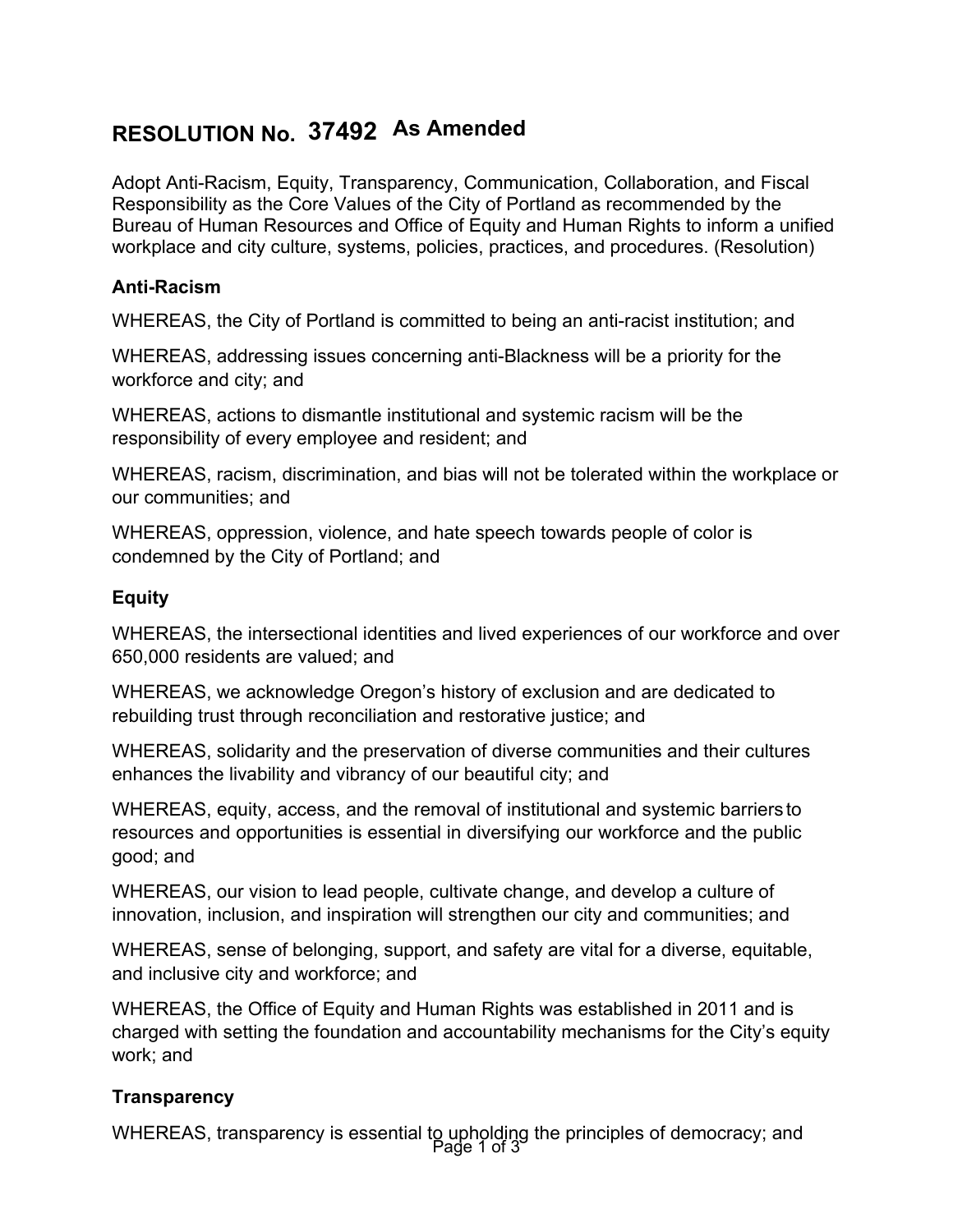WHEREAS, reimagining political processes occurs through accountability; and

WHEREAS, Portland, OR being the first city in the United States to adopt an Open Data policy leads the nation in developing a culture of information sharing; and

WHEREAS, trust is established and maintained through integrity and inclusion; and

#### **Communication**

WHEREAS, communication serves as a catalyst for transformative change; and

WHEREAS, knowledge sharing will impact our workplace and communities; and

WHEREAS, the art of storytelling and narratives can promote a culture of inclusion; and

WHEREAS, the power of our collective voice will unify our city; and

# **Collaboration**

WHEREAS, our belief that we are Better Together promotes collaboration and the cocreation of knowledge; and

WHEREAS, the nexus of politics and public service will connect our workforce and communities; and

WHEREAS, civic engagement and collective action will empower our employees and residents; and

WHEREAS, institutional knowledge and awareness is gained through inclusive outreach and public engagement; and

WHEREAS, all behaviors, actions, decisions, and systems shall reflect a culture of accountability and commitment to the City's core values; and

# **Fiscal Responsibility**

WHEREAS, the City of Portland is dedicated to being fiscally accountable to the public; and

WHEREAS, fiscal resiliency, climate action, equity, and the needs of our most vulnerable populations will be the focus of every budget decision; and

WHEREAS, community values, addressing inequities, and transparent budgetary decisions are essential to developing trust; and

WHEREAS, rethinking budget processes will ensure the economic sustainability of our city; and

NOW THEREFORE BE IT RESOLVED, that Anti-Racism, Equity, Transparency, Communication, Collaboration, and Fiscal Responsibility are adopted as the Core Values of the City of Portland by City Council; and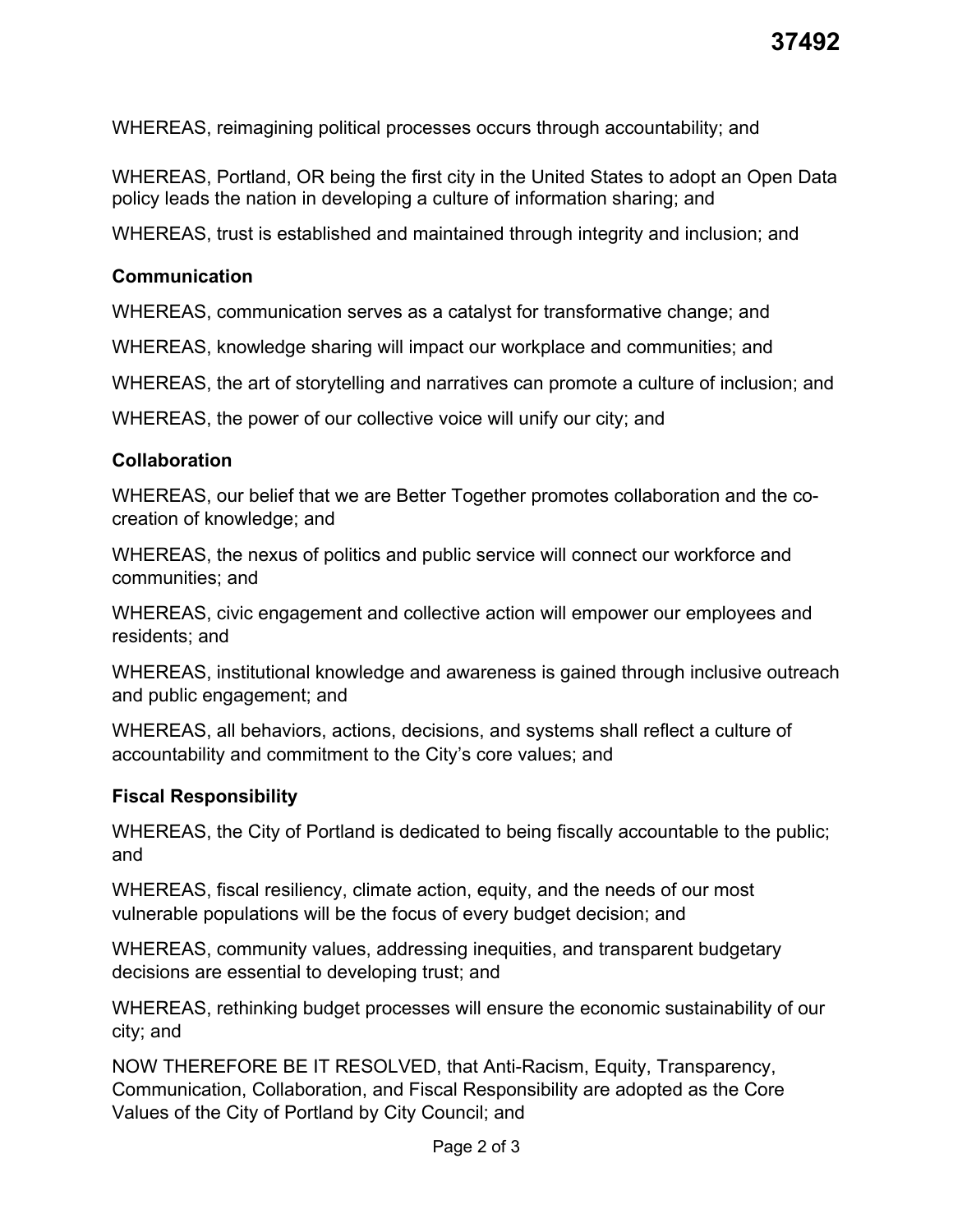BE IT FURTHER RESOLVED that this Resolution is Binding City policy.

Passed by the Council: June 17, 2020

Mayor Ted Wheeler Prepared by: Allison S. Prasad, Ph.D. Date Prepared: June 11, 2020

**Mary Hull Caballero** Auditor of the City of Portland By nor or and all clymont<br>Keelan McClymont